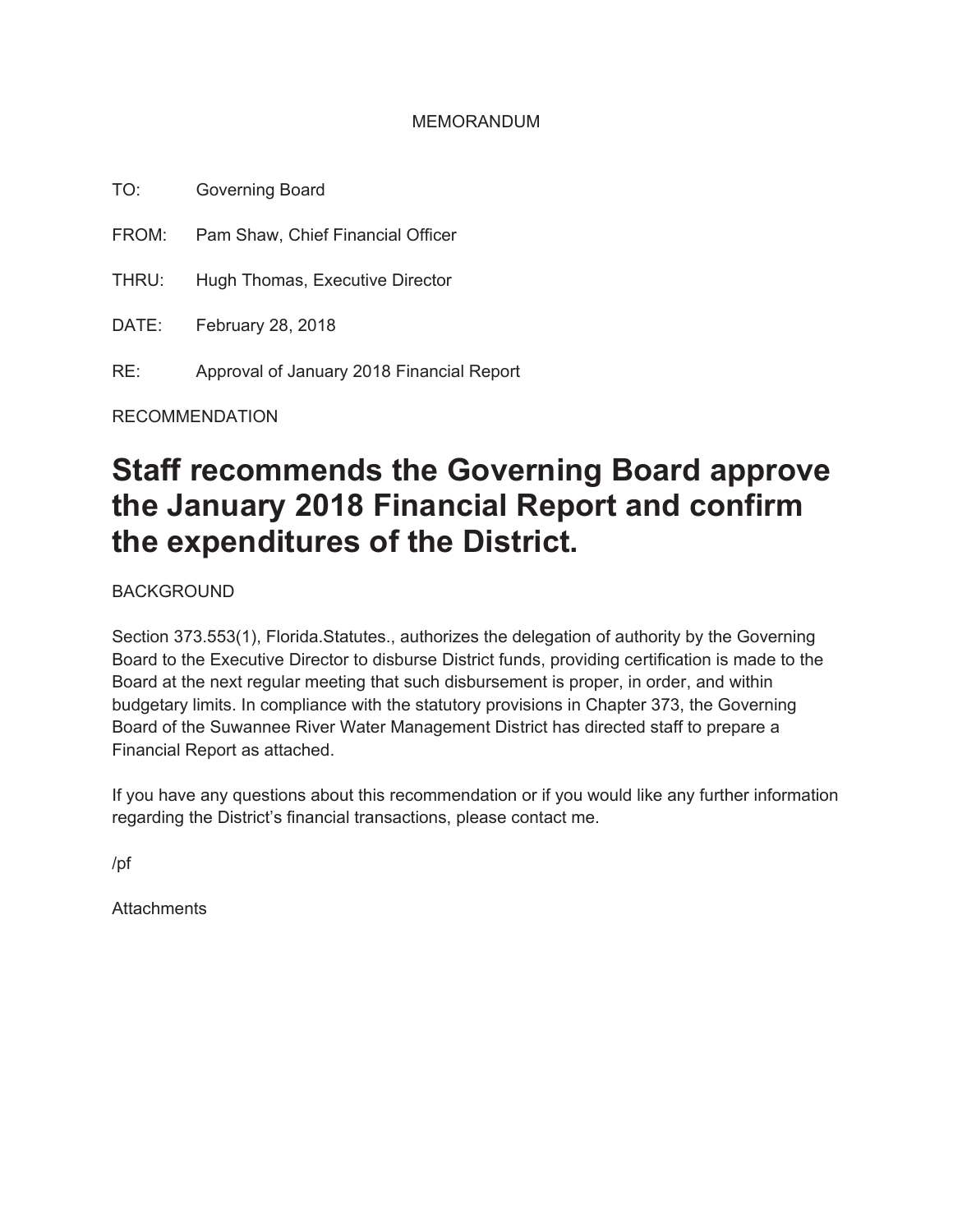| <b>Suwannee River Water Management District</b> |
|-------------------------------------------------|
| <b>Cash Report</b>                              |
| January 2018                                    |

| <b>Financial Institution/Account</b>  | <b>Monthly</b><br><b>Interest</b> | <b>Interest</b><br>Rate % | <b>Closing</b><br><b>Balance</b> |
|---------------------------------------|-----------------------------------|---------------------------|----------------------------------|
| <b>First Federal Permit Fee</b>       | \$0.00                            |                           | \$17,508.33                      |
| <b>First Federal Accounts Payable</b> | \$0.00                            |                           | \$35,000.00                      |
| <b>First Federal Depository</b>       | \$176.89                          | 0.04%                     | \$452,706.29                     |
| <b>SPIA</b>                           | \$64,575.50                       | 1.64%                     | \$42,705,610.00                  |
| TOTAL                                 | \$64,752.39                       |                           | \$43,210,824.62                  |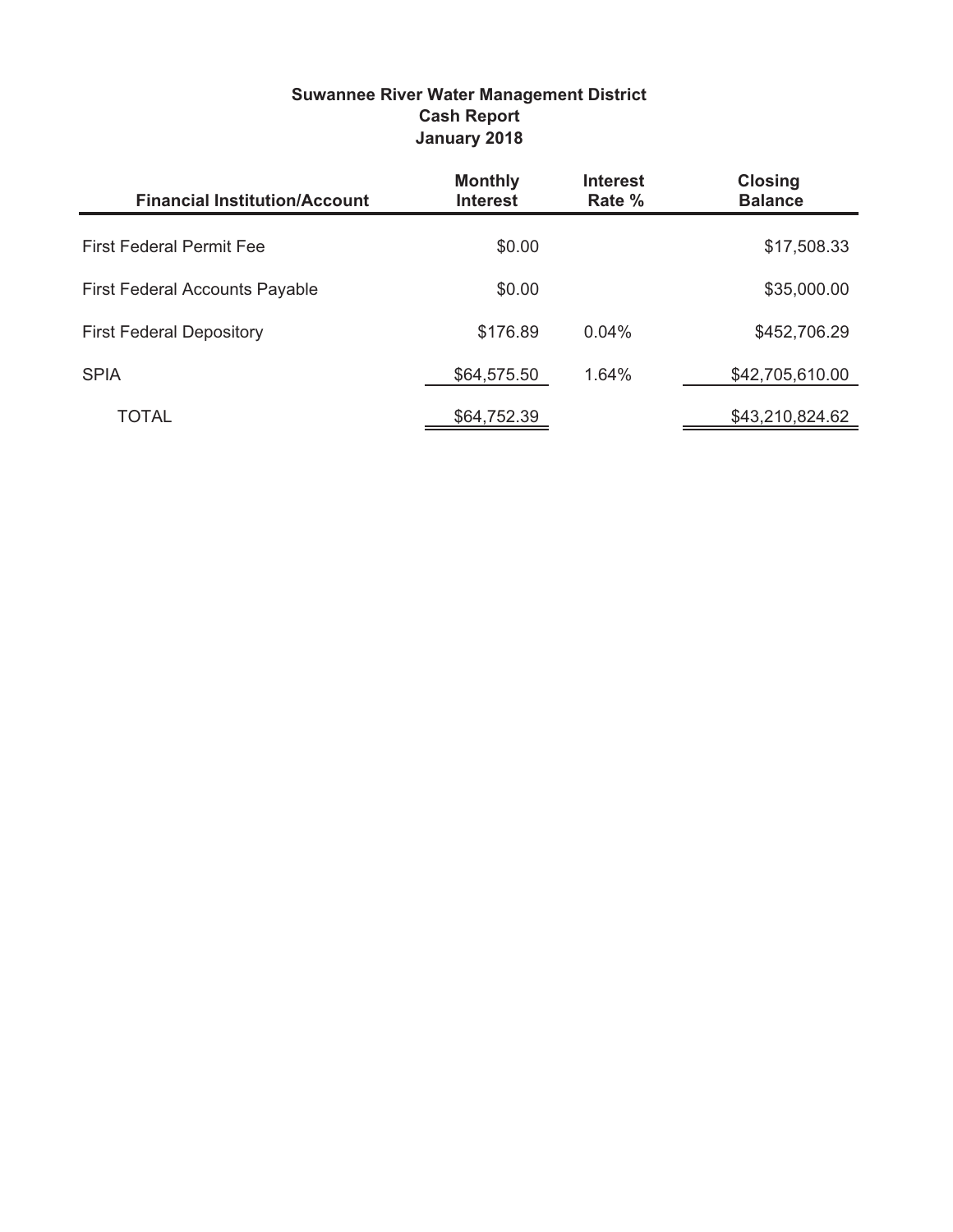#### **Suwannee River Water Management District Statement of Sources and Uses of Funds For the Month ending January 31, 2018 (Unaudited)**

|                            |    | <b>Current</b><br><b>Budget</b> |          | <b>Actuals</b><br><b>Through</b><br>1/31/2018 |      | <b>Variance</b><br>(Under)/Over<br><b>Budget</b> | <b>Actuals As A</b><br>% of Budget |
|----------------------------|----|---------------------------------|----------|-----------------------------------------------|------|--------------------------------------------------|------------------------------------|
| <b>Sources</b>             |    |                                 |          |                                               |      |                                                  |                                    |
| Ad Valorem Property Taxes  | \$ | 5.591.837                       | -S       | 4,564,375                                     | \$   | (1,027,462)                                      | 81.6%                              |
| Intergovernmental Revenues | \$ | 59,873,387                      | S.       | 6,147,911                                     | \$   | (53, 725, 476)                                   | 10.3%                              |
| Interest on Invested Funds | \$ | 140.000                         | - \$     | 249.734                                       | - \$ | 109.734                                          | 178.4%                             |
| License and Permit Fees    | \$ | 135,000                         | <b>S</b> | 64,165                                        | - \$ | (70, 835)                                        | 47.5%                              |
| Other                      | \$ | 1.226.100                       | - \$     | 410,912                                       | -S   | (815, 188)                                       | 33.5%                              |
| <b>Fund Balance</b>        | \$ | 15,891,753 \$                   |          | -                                             |      | (15,891,753)                                     | $0.0\%$                            |
| <b>Total Sources</b>       | S  | 82,858,077                      | S        | 11,437,097                                    |      | (71, 420, 980)                                   | 13.8%                              |

|                                              |    | <b>Current</b> |    |                     |      |                          | <b>Available</b> |           |                         |
|----------------------------------------------|----|----------------|----|---------------------|------|--------------------------|------------------|-----------|-------------------------|
|                                              |    | <b>Budget</b>  |    | <b>Expenditures</b> |      | <b>Encumbrances</b>      | <b>Budget</b>    | %Expended | %Obligated <sup>2</sup> |
| <b>Uses</b>                                  |    |                |    |                     |      |                          |                  |           |                         |
| Water Resources Planning and Monitoring      |    | 9.322.743      | -S | 1.099.915 \$        |      | $2.013.005$ \$           | 6.209.824        | 12%       | 33%                     |
| Acquisition, Restoration and Public Works    |    | 65.326.091     | \$ | 4.131.466 \$        |      | 21.756.337 \$            | 39,438,288       | 6%        | 40%                     |
| Operation and Maintenance of Lands and Works | \$ | 5.140.309      | -S | 695,380 \$          |      | 1,379,138 \$             | 3,065,791        | 14%       | 40%                     |
| Regulation                                   | \$ | 1,392,916      | \$ | 437,974 \$          |      | $12,411$ \$              | 942.530          | 31%       | 32%                     |
| Outreach                                     | Φ  | 225.475        | -S | 35,886 \$           |      | $\overline{\phantom{0}}$ | 189.589          | 16%       | 16%                     |
| Management and Administration                |    | 1,450,543      |    | 581,598             | - \$ | 75,765 \$                | 793.180          | 40%       | 45%                     |
| <b>Total Uses</b>                            |    | 82.858.077     |    | 6.982.219           |      | 25.236.655               | 50.639.202       | 8%        | 39%                     |

 $1$  Encumbrances represent unexpended balances of open purchase orders and contracts.

 $^{\rm 2}$  Represents the sum of expenditures and encumbrances as a percentage of the available budget.

This financial statement is prepared as of January 31, 2018 and covers the interim period since the most recent audited financial statements.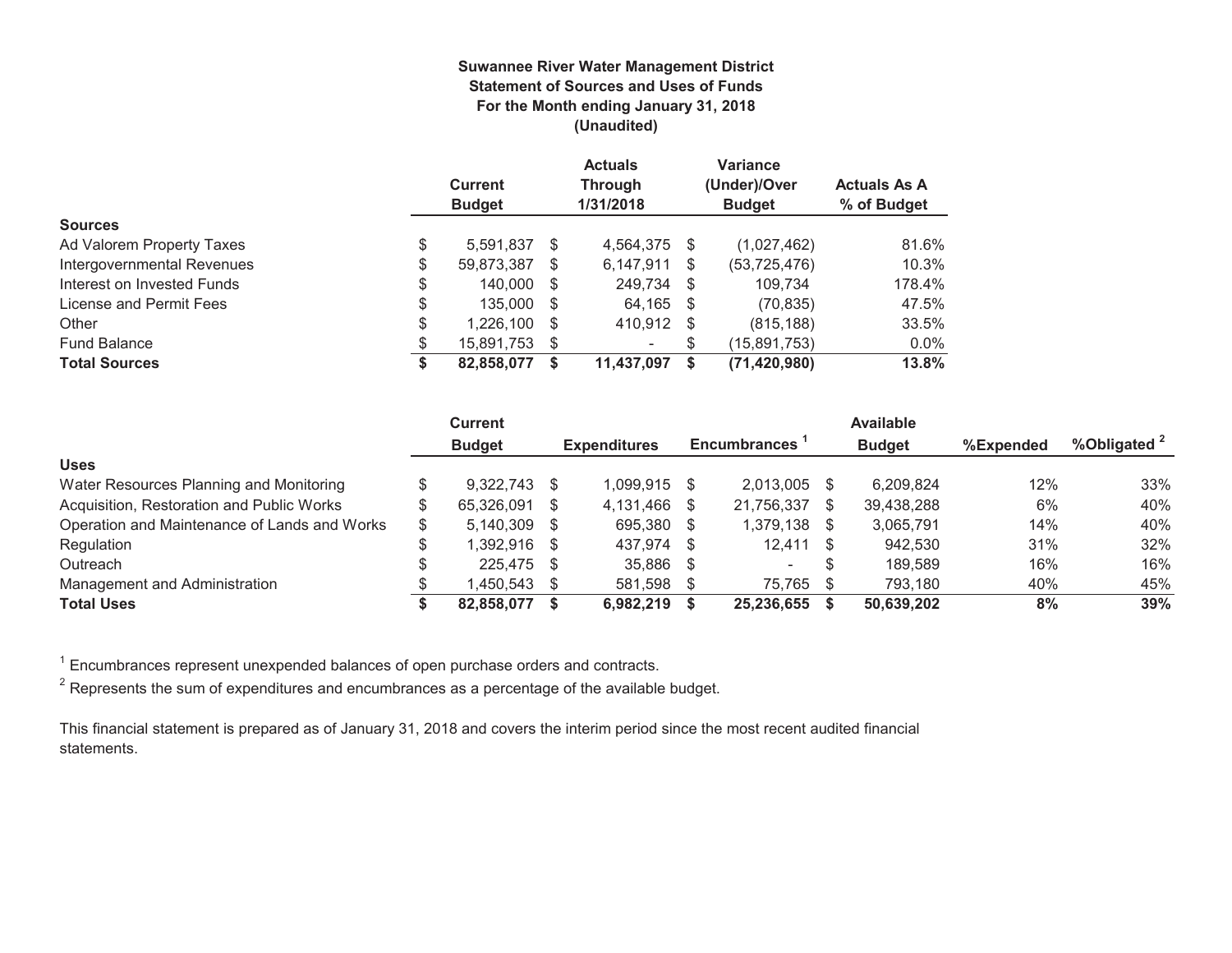## **67ATEMENT OF ACTIVITY - REVENUE AND EXPENSE ROLLUP (UNAUDITED) January 31, 2018**

|                                                  | $Y-T-D$       |                   | <b>ANNUAL</b> |
|--------------------------------------------------|---------------|-------------------|---------------|
| Recap of All Funds                               | <b>ACTUAL</b> | ENCUM.            | <b>BUDGET</b> |
| <b>REVENUES</b>                                  |               |                   |               |
| <b>TOTAL REVENUES</b>                            | 11,437,097.21 | 0.00              | 82,858,077.00 |
| <b>EXPENDITURES</b>                              |               |                   |               |
| <b>TOTAL SALARIES AND BENEFITS</b>               | 1,809,699.03  | 0.00              | 6,047,222.00  |
| <b>TOTAL CONTRACTUAL SERVICES</b>                | 1,413,789.24  | 6,972,716.44      | 33,963,839.00 |
| <b>TOTAL OPERATING EXPENSES</b>                  | 285,383.02    | 75,133.95         | 1,370,119.00  |
| <b>TOTAL CAPITAL OUTLAY</b>                      | 1,402.60      | 135,784.17        | 308,044.00    |
| <b>TOTAL FIXED CAPITAL OUTLAY</b>                | 2,908,378.58  | 0.00              | 6,885,918.00  |
| <b>TOTAL INTERAGENCY EXPENSES</b>                | 563,566.98    | 18,053,020.91     | 34,282,935.00 |
| <b>TOTAL EXPENDITURES</b>                        | 6,982,219.45  | 25,236,655.47     | 82,858,077.00 |
| <b>EXCESS REVENUES OVER (UNDER) EXPENDITURES</b> | 4,454,877.76  | (25, 236, 655.47) | 0.00          |
|                                                  |               |                   |               |
|                                                  | <u>Y-T-D</u>  |                   | <b>ANNUAL</b> |
| Fund 01: General Fund                            | <b>ACTUAL</b> | <b>ENCUM.</b>     | <b>BUDGET</b> |
| <b>REVENUES</b>                                  |               |                   |               |
| <b>TOTAL REVENUES</b>                            | 6,158,445.68  | 0.00              | 9,492,276.00  |
| <b>EXPENDITURES</b>                              |               |                   |               |
| <b>TOTAL SALARIES AND BENEFITS</b>               | 1,577,019.87  | 0.00              | 5,236,014.00  |
| <b>TOTAL CONTRACTUAL SERVICES</b>                | 219,165.96    | 498,478.00        | 2,210,609.00  |
| <b>TOTAL OPERATING EXPENSES</b>                  | 143,764.58    | 42,545.88         | 840,463.00    |
| <b>TOTAL CAPITAL OUTLAY</b>                      | 1,402.60      | 10,293.83         | 156,290.00    |
| <b>TOTAL FIXED CAPITAL OUTLAY</b>                | 0.00          | 0.00              | 0.00          |
| <b>TOTAL INTERAGENCY EXPENSES</b>                | 172,387.22    | 508,963.72        | 1,048,900.00  |
| <b>TOTAL EXPENDITURES</b>                        | 2,113,740.23  | 1,060,281.43      | 9,492,276.00  |
| <b>EXCESS REVENUES OVER (UNDER) EXPENDITURES</b> | 4,044,705.45  | (1,060,281.43)    | 0.00          |
|                                                  |               |                   |               |
|                                                  | <b>Y-T-D</b>  |                   | <b>ANNUAL</b> |
| Fund 05: Middle Suwannee                         | <b>ACTUAL</b> | ENCUM.            | <b>BUDGET</b> |
| <b>REVENUES</b>                                  |               |                   |               |
| <b>TOTAL REVENUES</b>                            | 834.57        | 0.00              | 589,083.00    |
| <b>EXPENDITURES</b>                              |               |                   |               |
| <b>TOTAL SALARIES AND BENEFITS</b>               | 0.00          | 0.00              | 0.00          |
| <b>TOTAL CONTRACTUAL SERVICES</b>                | 0.00          | 97,729.30         | 589,083.00    |
| <b>TOTAL OPERATING EXPENSES</b>                  | 0.00          | 0.00              | 0.00          |
| <b>TOTAL CAPITAL OUTLAY</b>                      | 0.00          | 0.00              | 0.00          |
| <b>TOTAL FIXED CAPITAL OUTLAY</b>                | 0.00          | 0.00              | 0.00          |
| <b>TOTAL INTERAGENCY EXPENSES</b>                | 0.00          | 0.00              | 0.00          |
| <b>TOTAL EXPENDITURES</b>                        | 0.00          | 97,729.30         | 589,083.00    |
| <b>EXCESS REVENUES OVER (UNDER) EXPENDITURES</b> | 834.57        | (97, 729.30)      | 0.00          |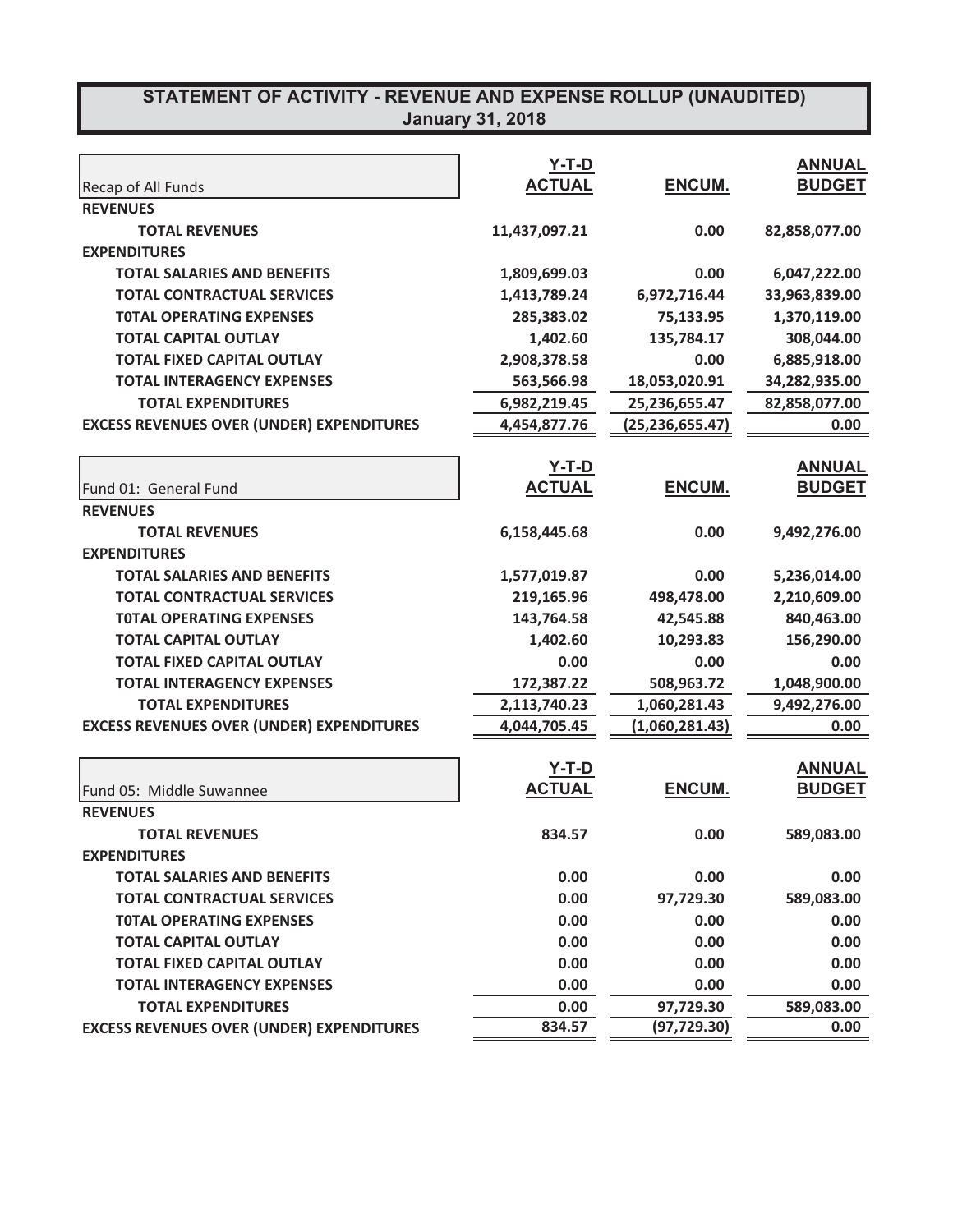## **67ATEMENT OF ACTIVITY - REVENUE AND EXPENSE ROLLUP (UNAUDITED) January 31, 2018**

|                                                  | $Y-T-D$       |                 | <b>ANNUAL</b> |
|--------------------------------------------------|---------------|-----------------|---------------|
| Fund 06: Springs Appropriation                   | <b>ACTUAL</b> | <b>ENCUM.</b>   | <b>BUDGET</b> |
| <b>REVENUES</b>                                  |               |                 |               |
| <b>TOTAL REVENUES</b>                            | 2,689,195.61  | 0.00            | 47,232,235.00 |
| <b>EXPENDITURES</b>                              |               |                 |               |
| <b>TOTAL SALARIES AND BENEFITS</b>               | 61.07         | 0.00            | 0.00          |
| <b>TOTAL CONTRACTUAL SERVICES</b>                | 363,656.52    | 3,398,187.53    | 15,494,577.00 |
| <b>TOTAL OPERATING EXPENSES</b>                  | 0.00          | 0.00            | 0.00          |
| <b>TOTAL CAPITAL OUTLAY</b>                      | 0.00          | 0.00            | 0.00          |
| <b>TOTAL FIXED CAPITAL OUTLAY</b>                | 2,908,378.58  | 0.00            | 5,902,968.00  |
| <b>TOTAL INTERAGENCY EXPENSES</b>                | 12,760.25     | 13,692,899.75   | 25,834,690.00 |
| <b>TOTAL EXPENDITURES</b>                        | 3,284,856.42  | 17,091,087.28   | 47,232,235.00 |
| <b>EXCESS REVENUES OVER (UNDER) EXPENDITURES</b> | (595, 660.81) | (17,091,087.28) | 0.00          |

*\** Expenditures to be covered by DEP Reimbursement Grant; reimbursement requested

|                                                  | $Y-T-D$       |               | <b>ANNUAL</b> |
|--------------------------------------------------|---------------|---------------|---------------|
| Fund 07: Local Revenue                           | <b>ACTUAL</b> | ENCUM.        | <b>BUDGET</b> |
| <b>REVENUES</b>                                  |               |               |               |
| <b>TOTAL REVENUES</b>                            | 105,600.00    | 0.00          | 105,600.00    |
| <b>EXPENDITURES</b>                              |               |               |               |
| <b>TOTAL SALARIES AND BENEFITS</b>               | 0.00          | 0.00          | 0.00          |
| <b>TOTAL CONTRACTUAL SERVICES</b>                | 0.00          | 0.00          | 0.00          |
| <b>TOTAL OPERATING EXPENSES</b>                  | 0.00          | 0.00          | 0.00          |
| <b>TOTAL CAPITAL OUTLAY</b>                      | 0.00          | 0.00          | 0.00          |
| <b>TOTAL FIXED CAPITAL OUTLAY</b>                | 0.00          | 0.00          | 0.00          |
| <b>TOTAL INTERAGENCY EXPENSES</b>                | 105,600.00    | 79,200.00     | 105,600.00    |
| <b>TOTAL EXPENDITURES</b>                        | 105,600.00    | 79,200.00     | 105,600.00    |
| <b>EXCESS REVENUES OVER (UNDER) EXPENDITURES</b> | 0.00          | (79, 200.00)  | 0.00          |
|                                                  | <u>Y-T-D</u>  |               | <b>ANNUAL</b> |
| Fund 08: WMLTF / Springs                         | <b>ACTUAL</b> | ENCUM.        | <b>BUDGET</b> |
| <b>REVENUES</b>                                  |               |               |               |
| <b>TOTAL REVENUES</b>                            | 6,714.57      | 0.00          | 425,000.00    |
| <b>EXPENDITURES</b>                              |               |               |               |
| <b>TOTAL SALARIES AND BENEFITS</b>               | 4,252.29      | 0.00          | 0.00          |
| <b>TOTAL CONTRACTUAL SERVICES</b>                | 0.00          | (298.50)      | 275,000.00    |
| <b>TOTAL OPERATING EXPENSES</b>                  | 0.00          | 0.00          | 0.00          |
| <b>TOTAL CAPITAL OUTLAY</b>                      | 0.00          | 0.00          | 0.00          |
| <b>TOTAL FIXED CAPITAL OUTLAY</b>                | 0.00          | 0.00          | 0.00          |
| <b>TOTAL INTERAGENCY EXPENSES</b>                | 1,327.50      | 194,675.68    | 150,000.00    |
| <b>TOTAL EXPENDITURES</b>                        | 5,579.79      | 194,377.18    | 425,000.00    |
| <b>EXCESS REVENUES OVER (UNDER) EXPENDITURES</b> | 1,134.78      | (194, 377.18) | 0.00          |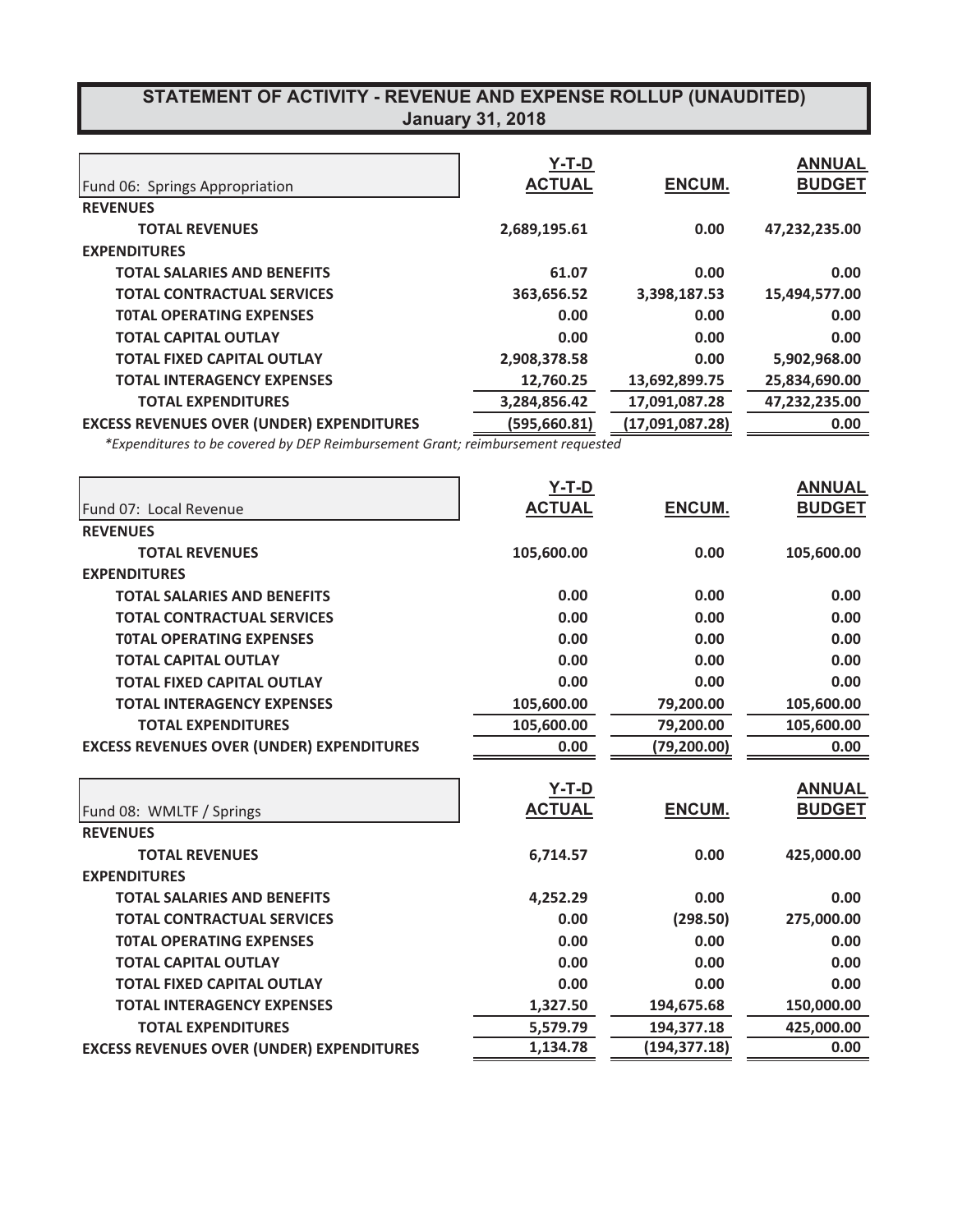# **67 STATEMENT OF ACTIVITY - REVENUE AND EXPENSE ROLLUP (UNAUDITED)**

| January 31, 2018 |
|------------------|
|                  |
|                  |

|                                                  | <b>Y-T-D</b>  |               | <b>ANNUAL</b> |
|--------------------------------------------------|---------------|---------------|---------------|
| Fund 09: Monitor Well Improvements               | <b>ACTUAL</b> | <b>ENCUM.</b> | <b>BUDGET</b> |
| <b>REVENUES</b>                                  |               |               |               |
| <b>TOTAL REVENUES</b>                            | 0.00          | 0.00          | 530,000.00    |
| <b>EXPENDITURES</b>                              |               |               |               |
| <b>TOTAL SALARIES AND BENEFITS</b>               | 0.00          | 0.00          | 0.00          |
| <b>TOTAL CONTRACTUAL SERVICES</b>                | 73,034.55     | 358,234.46    | 500,000.00    |
| <b>TOTAL OPERATING EXPENSES</b>                  | 0.00          | 0.00          | 30,000.00     |
| <b>TOTAL CAPITAL OUTLAY</b>                      | 0.00          | 0.00          | 0.00          |
| <b>TOTAL FIXED CAPITAL OUTLAY</b>                | 0.00          | 0.00          | 0.00          |
| <b>TOTAL INTERAGENCY EXPENSES</b>                | 0.00          | 0.00          | 0.00          |
| <b>TOTAL EXPENDITURES</b>                        | 73,034.55     | 358,234.46    | 530,000.00    |
| <b>EXCESS REVENUES OVER (UNDER) EXPENDITURES</b> | (73, 034.55)  | (358, 234.46) | 0.00          |
| *Excess to be covered by Committed Fund Balance  |               |               |               |
|                                                  | $Y-T-D$       |               | <b>ANNUAL</b> |
| Fund 10: Florida Forever & P-2000                | <b>ACTUAL</b> | ENCUM.        | <b>BUDGET</b> |
| <b>REVENUES</b>                                  |               |               |               |
| <b>TOTAL REVENUES</b>                            | 52,409.93     | 0.00          | 1,847,500.00  |
| <b>EXPENDITURES</b>                              |               |               |               |
| <b>TOTAL SALARIES AND BENEFITS</b>               | 0.00          | 0.00          | 0.00          |
| <b>TOTAL CONTRACTUAL SERVICES</b>                | 5,256.25      | 2,400.00      | 1,845,000.00  |
| <b>TOTAL OPERATING EXPENSES</b>                  | 0.00          | 0.00          | 2,500.00      |
| <b>TOTAL CAPITAL OUTLAY</b>                      | 0.00          | 0.00          | 0.00          |
| <b>TOTAL FIXED CAPITAL OUTLAY</b>                | 0.00          | 0.00          | 0.00          |
| <b>TOTAL INTERAGENCY EXPENSES</b>                | 0.00          | 0.00          | 0.00          |
| <b>TOTAL EXPENDITURES</b>                        | 5,256.25      | 2,400.00      | 1,847,500.00  |
| <b>EXCESS REVENUES OVER (UNDER) EXPENDITURES</b> | 47,153.68     | (2,400.00)    | 0.00          |
|                                                  | $Y-T-D$       |               | <b>ANNUAL</b> |
| Fund 12: DOT ETDM                                | <b>ACTUAL</b> | ENCUM.        | <b>BUDGET</b> |
| <b>REVENUES</b>                                  |               |               |               |
| <b>TOTAL REVENUES</b>                            | 217.07        | 0.00          | 10,000.00     |
| <b>EXPENDITURES</b>                              |               |               |               |
| <b>TOTAL SALARIES AND BENEFITS</b>               | 279.02        | 0.00          | 10,000.00     |
| <b>TOTAL CONTRACTUAL SERVICES</b>                | 0.00          | 0.00          | 0.00          |
| <b>TOTAL OPERATING EXPENSES</b>                  | 0.00          | 0.00          | 0.00          |
| <b>TOTAL CAPITAL OUTLAY</b>                      | 0.00          | 0.00          | 0.00          |
| <b>TOTAL FIXED CAPITAL OUTLAY</b>                | 0.00          | 0.00          | 0.00          |
| <b>TOTAL INTERAGENCY EXPENSES</b>                | 0.00          | 0.00          | 0.00          |
| <b>TOTAL EXPENDITURES</b>                        | 279.02        | 0.00          | 10,000.00     |
| <b>EXCESS REVENUES OVER (UNDER) EXPENDITURES</b> | (61.95)       | 0.00          | 0.00          |
|                                                  |               |               |               |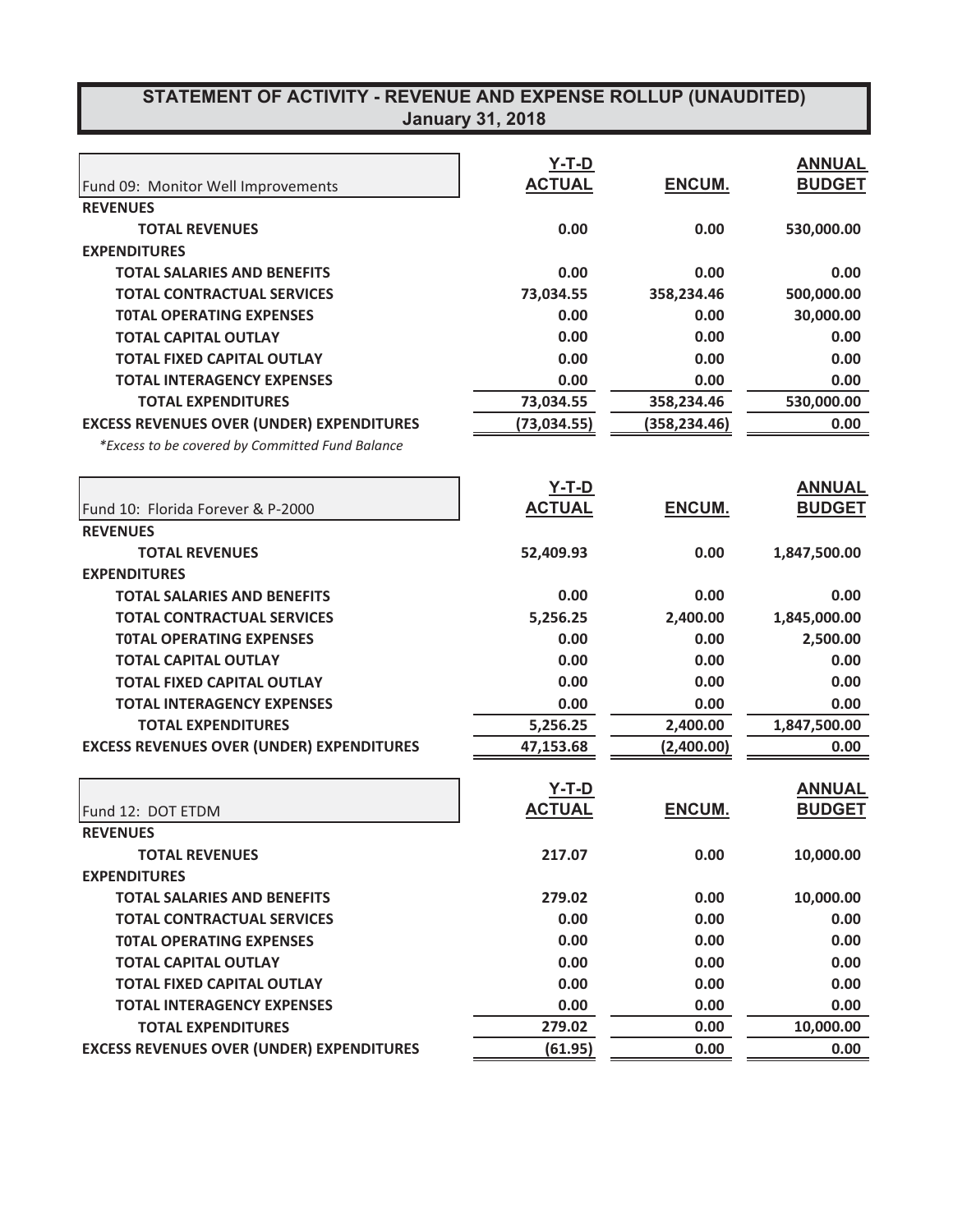## **67ATEMENT OF ACTIVITY - REVENUE AND EXPENSE ROLLUP (UNAUDITED) January 31, 2018**

|                                                  | <b>Y-T-D</b>  |                    | <b>ANNUAL</b> |
|--------------------------------------------------|---------------|--------------------|---------------|
| Fund 13: Land Management/Operations              | <b>ACTUAL</b> | ENCUM.             | <b>BUDGET</b> |
| <b>REVENUES</b>                                  |               |                    |               |
| <b>TOTAL REVENUES</b>                            | 2,277,020.29  | 0.00               | 5,010,309.00  |
| <b>EXPENDITURES</b>                              |               |                    |               |
| <b>TOTAL SALARIES AND BENEFITS</b>               | 223,942.33    | 0.00               | 801,208.00    |
| <b>TOTAL CONTRACTUAL SERVICES</b>                | 326,253.00    | 1,216,615.94       | 2,625,691.00  |
| <b>TOTAL OPERATING EXPENSES</b>                  | 141,618.44    | 32,588.07          | 493,656.00    |
| <b>TOTAL CAPITAL OUTLAY</b>                      | 0.00          | 125,490.34         | 151,754.00    |
| <b>TOTAL FIXED CAPITAL OUTLAY</b>                | 0.00          | 0.00               | 275,000.00    |
| <b>TOTAL INTERAGENCY EXPENSES</b>                | 300.00        | 86.40              | 663,000.00    |
| <b>TOTAL EXPENDITURES</b>                        | 692,113.77    | 1,374,780.75       | 5,010,309.00  |
| <b>EXCESS REVENUES OVER (UNDER) EXPENDITURES</b> | 1,584,906.52  | (1,374,780.75)     | 0.00          |
|                                                  | <u>Y-T-D</u>  |                    | <b>ANNUAL</b> |
| Fund 19: DOT Mitigation                          | <b>ACTUAL</b> | ENCUM.             | <b>BUDGET</b> |
| <b>REVENUES</b>                                  |               |                    |               |
| <b>TOTAL REVENUES</b>                            | 6,492.10      | 0.00               | 1,150,000.00  |
| <b>EXPENDITURES</b>                              |               |                    |               |
| <b>TOTAL SALARIES AND BENEFITS</b>               | 0.00          | 0.00               | 0.00          |
| <b>TOTAL CONTRACTUAL SERVICES</b>                | 7,403.88      | 18,593.22          | 1,150,000.00  |
| <b>TOTAL OPERATING EXPENSES</b>                  | 0.00          | 0.00               | 0.00          |
| <b>TOTAL CAPITAL OUTLAY</b>                      | 0.00          | 0.00               | 0.00          |
| <b>TOTAL FIXED CAPITAL OUTLAY</b>                | 0.00          | 0.00               | 0.00          |
| <b>TOTAL INTERAGENCY EXPENSES</b>                | 0.00          | 0.00               | 0.00          |
| <b>TOTAL EXPENDITURES</b>                        | 7,403.88      | 18,593.22          | 1,150,000.00  |
| <b>EXCESS REVENUES OVER (UNDER) EXPENDITURES</b> | (911.78)      | <u>(18,593.22)</u> | 0.00          |
|                                                  |               |                    |               |
|                                                  | <b>Y-T-D</b>  |                    | <b>ANNUAL</b> |
| Fund 29: SRP                                     | <b>ACTUAL</b> | ENCUM.             | <b>BUDGET</b> |
| <b>REVENUES</b>                                  |               |                    |               |
| <b>TOTAL REVENUES</b>                            | 35,420.71     | 0.00               | 120,500.00    |
| <b>EXPENDITURES</b>                              |               |                    |               |
| <b>TOTAL SALARIES AND BENEFITS</b>               | 0.00          | 0.00               | 0.00          |
| <b>TOTAL CONTRACTUAL SERVICES</b>                | 0.00          | 0.00               | 0.00          |
| <b>TOTAL OPERATING EXPENSES</b>                  | 0.00          | 0.00               | 3,500.00      |
| <b>TOTAL CAPITAL OUTLAY</b>                      | 0.00          | 0.00               | 0.00          |
| <b>TOTAL FIXED CAPITAL OUTLAY</b>                | 0.00          | 0.00               | 0.00          |
| <b>TOTAL INTERAGENCY EXPENSES</b>                | 29,250.00     | 87,750.00          | 117,000.00    |
| <b>TOTAL EXPENDITURES</b>                        | 29,250.00     | 87,750.00          | 120,500.00    |
| <b>EXCESS REVENUES OVER (UNDER) EXPENDITURES</b> | 6,170.71      | (87, 750.00)       | 0.00          |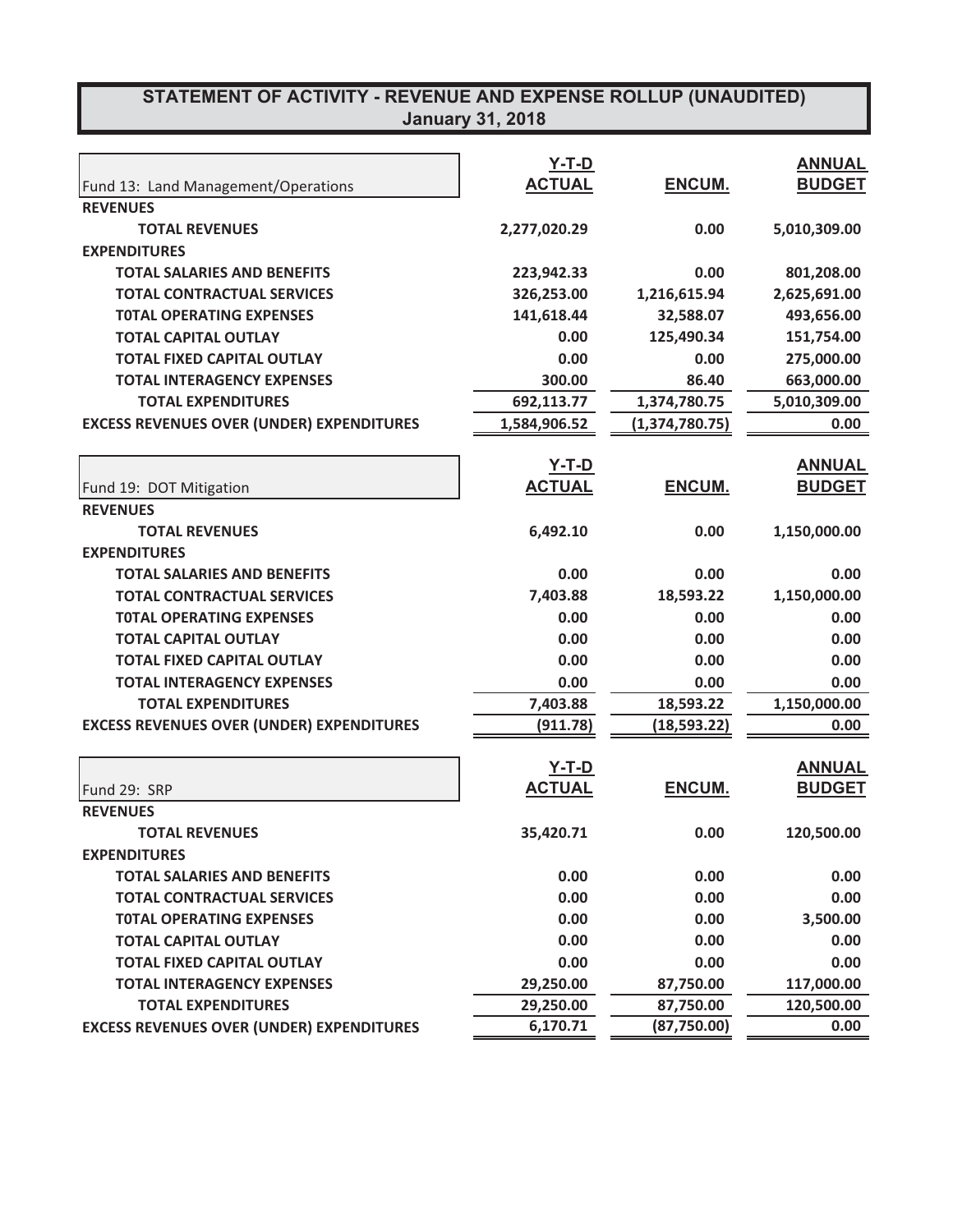| STATEMENT OF ACTIVITY - REVENUE AND EXPENSE ROLLUP (UNAUDITED)<br><b>January 31, 2018</b> |               |               |               |  |  |
|-------------------------------------------------------------------------------------------|---------------|---------------|---------------|--|--|
|                                                                                           |               |               |               |  |  |
|                                                                                           | $Y-T-D$       |               | <b>ANNUAL</b> |  |  |
| Fund 30: Camp Blanding Buffer Lands                                                       | <b>ACTUAL</b> | <b>ENCUM.</b> | <b>BUDGET</b> |  |  |
| <b>REVENUES</b>                                                                           |               |               |               |  |  |
| <b>TOTAL REVENUES</b>                                                                     | 3,910.64      | 0.00          | 707,950.00    |  |  |
| <b>EXPENDITURES</b>                                                                       |               |               |               |  |  |
| <b>TOTAL SALARIES AND BENEFITS</b>                                                        | 0.00          | 0.00          | 0.00          |  |  |
| <b>TOTAL CONTRACTUAL SERVICES</b>                                                         | 0.00          | 0.00          | 0.00          |  |  |
| <b>TOTAL OPERATING EXPENSES</b>                                                           | 0.00          | 0.00          | 0.00          |  |  |
| <b>TOTAL CAPITAL OUTLAY</b>                                                               | 0.00          | 0.00          | 0.00          |  |  |
| <b>TOTAL FIXED CAPITAL OUTLAY</b>                                                         | 0.00          | 0.00          | 707,950.00    |  |  |
| <b>TOTAL INTERAGENCY EXPENSES</b>                                                         | 0.00          | 0.00          | 0.00          |  |  |
| <b>TOTAL EXPENDITURES</b>                                                                 | 0.00          | 0.00          | 707,950.00    |  |  |
| <b>EXCESS REVENUES OVER (UNDER) EXPENDITURES</b>                                          | 3,910.64      | 0.00          | 0.00          |  |  |
|                                                                                           | $Y-T-D$       |               | <b>ANNUAL</b> |  |  |
| Fund 33: PCS Mitigation                                                                   | <b>ACTUAL</b> | ENCUM.        | <b>BUDGET</b> |  |  |
| <b>REVENUES</b>                                                                           |               |               |               |  |  |
| <b>TOTAL REVENUES</b>                                                                     | 615.08        | 0.00          | 0.00          |  |  |
| <b>EXPENDITURES</b>                                                                       |               |               |               |  |  |
| <b>TOTAL SALARIES AND BENEFITS</b>                                                        | 0.00          | 0.00          | 0.00          |  |  |
| <b>TOTAL CONTRACTUAL SERVICES</b>                                                         | 0.00          | 0.00          | 0.00          |  |  |
| <b>TOTAL OPERATING EXPENSES</b>                                                           | 0.00          | 0.00          | 0.00          |  |  |
| <b>TOTAL CAPITAL OUTLAY</b>                                                               | 0.00          | 0.00          | 0.00          |  |  |
| <b>TOTAL FIXED CAPITAL OUTLAY</b>                                                         | 0.00          | 0.00          | 0.00          |  |  |
| <b>TOTAL INTERAGENCY EXPENSES</b>                                                         | 0.00          | 0.00          | 0.00          |  |  |
| <b>TOTAL EXPENDITURES</b>                                                                 | 0.00          | 0.00          | 0.00          |  |  |
| <b>EXCESS REVENUES OVER (UNDER) EXPENDITURES</b>                                          | 615.08        | 0.00          | 0.00          |  |  |
|                                                                                           | $Y-T-D$       |               | <b>ANNUAL</b> |  |  |
| Fund 51: District Ag Cost Share                                                           | <b>ACTUAL</b> | <u>ENCUM.</u> | <b>BUDGET</b> |  |  |
| <b>REVENUES</b>                                                                           |               |               |               |  |  |
| <b>TOTAL REVENUES</b>                                                                     | 0.00          | 0.00          | 5,388,579.00  |  |  |
| <b>EXPENDITURES</b>                                                                       |               |               |               |  |  |
| <b>TOTAL SALARIES AND BENEFITS</b>                                                        | 0.00          | 0.00          | 0.00          |  |  |
| <b>TOTAL CONTRACTUAL SERVICES</b>                                                         | 283,103.50    | 658,449.24    | 5,360,579.00  |  |  |
| <b>TOTAL OPERATING EXPENSES</b>                                                           | 0.00          | 0.00          | 0.00          |  |  |
| <b>TOTAL CAPITAL OUTLAY</b>                                                               | 0.00          | 0.00          | 0.00          |  |  |
| <b>TOTAL FIXED CAPITAL OUTLAY</b>                                                         | 0.00          | 0.00          | 0.00          |  |  |
| <b>TOTAL INTERAGENCY EXPENSES</b>                                                         | 0.00          | 0.00          | 28,000.00     |  |  |
| <b>TOTAL EXPENDITURES</b>                                                                 | 283,103.50    | 658,449.24    | 5,388,579.00  |  |  |
| <b>EXCESS REVENUES OVER (UNDER) EXPENDITURES</b>                                          | (283, 103.50) | (658, 449.24) | 0.00          |  |  |

 $*$ *Excess to be covered by Committed Fund Balance*